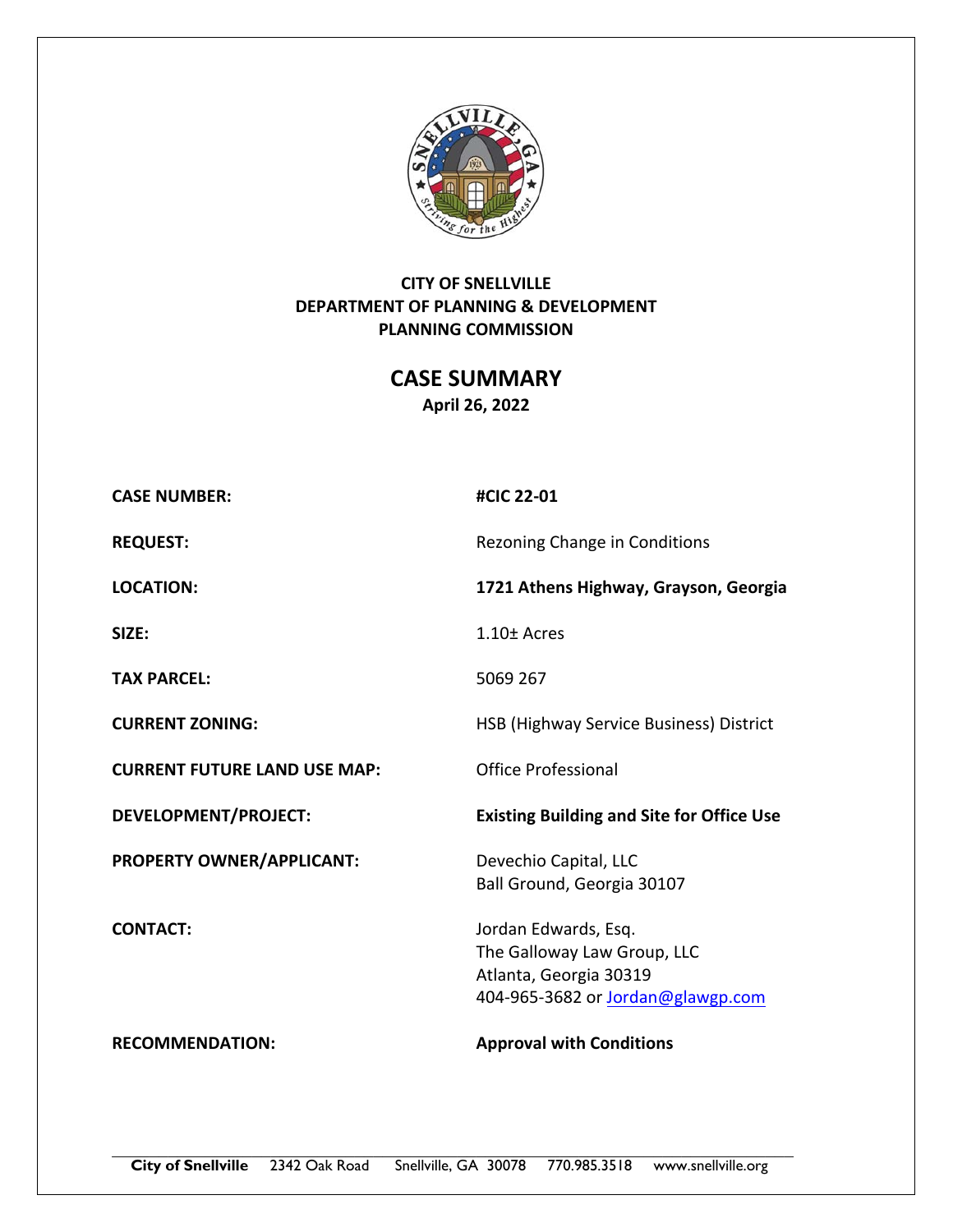

## **CITY OF SNELLVILLE DEPARTMENT OF PLANNING & DEVELOPMENT PLANNING COMMISSION**

**CASE ANALYSIS April 26, 2022** 

**TO: The Planning Commission** 

**MEETING DATE:** April 26, 2022

**CASE NUMBER: #CIC 22‐01** 

**FROM: In the U.S. Islaming The U.S. Propose** Jason Thompson, Director Department of Planning and Development

**FINDINGS OF FACT:** 

The Department of Planning and Development has received an application from Jordan Edwards, Attorney with The Galloway Law Group, LLC representing the property owner Deviechio Capital, LLC who is requesting a change in conditions from the 9‐22‐2009 approved rezoning (case #RZ 03-09) to allow an office use in the existing building through removal or modification of Condition #3 that reads: *"The approved zoning is for the use of a lawn equipment sales/service facility with outdoor storage only. Any future change in use on this property shall require Mayor and Council approval."* 

The 1.1± acre property located at 1721 Athens Highway, Grayson is located just west of the intersection of Athens Highway (U.S. Highway 78) and North Crestview Drive. The property is adjacent to the Crestview Plaza Shopping Center to the east and Harbour Oaks Montessori School, to the west, both zoned BG (General Business) District and south of The Arbors at Crestview single‐family residential subdivision located in unincorporated Gwinnett County.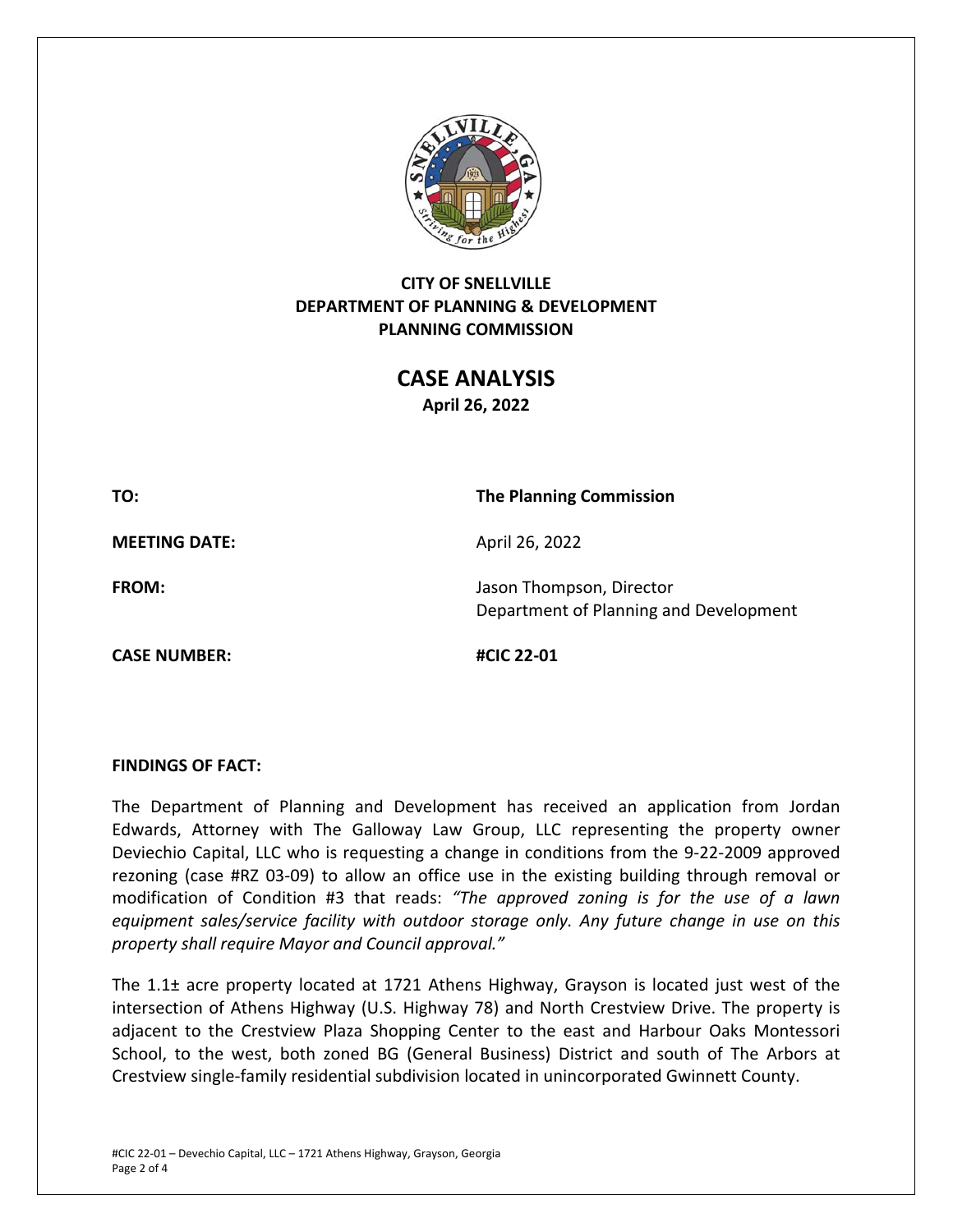### **BACKGROUND:**

On 9-22-2003 the Mayor and Council approved rezoning of the property from BG (General Business) District to HSB (Highway Service Business) District for the development and use of the property for lawn equipment sales/service with outdoor storage. The zoning approval included the attachment of the following conditions of zoning:

- 1. Signs higher than 15 feet and larger than 225 square feet are prohibited.
- 2. No outdoor loudspeakers shall be allowed.
- *3. The approved zoning is for the use of a lawn equipment sales/service facility with outdoor storage only. Any future change in use on this property shall require Mayor and Council approval.*
- 4. All outdoor storage shall be located to the rear of the building. All storage and/or equipment shall be screened with a six‐foot (6') high minimum opaque fence.

Lawn Equipment Solutions developed and operated from the property beginning in 2004 until closure of the business in September 2012. The property was subsequently sold to AG‐Pro Real Estate Investments, LLC continuing operation and use of the property as a John Deere dealership until closure and relocation out of the city in July 2020. The property has remained vacant since.

In December 2021 the property was acquired by the current property owner Devechio Capital, LLC.

In February 2022 Myriad Real Estate Solutions inquired about use of the property for construction management and project management services for builders, developers, and real estate agents, as well as for their luxury studio shed design and construction arm operating as Private Personal Spaces (PPS) www.youdeservespace.com.

The Company was advised that use of the property for onsite shed construction and preassembly would first require amending the Snellville 2040 Comprehensive Plan Future Land Use Map (FLUM) to the more intensive Industrial Mixed‐Use land use category, as well as rezoning (RZ) to the LM (Light Manufacturing) District for those uses in light manufacturing or light industrial use category. However, pre-fabricated building manufacturing is a use that is not allowed in any zoning district.

Use of the property for office use for their construction management and project management services does not require amending the FLUM or RZ, but would require Mayor and Council approval to amend or remove Condition #3 restricting use of the property to lawn equipment sales and service only.